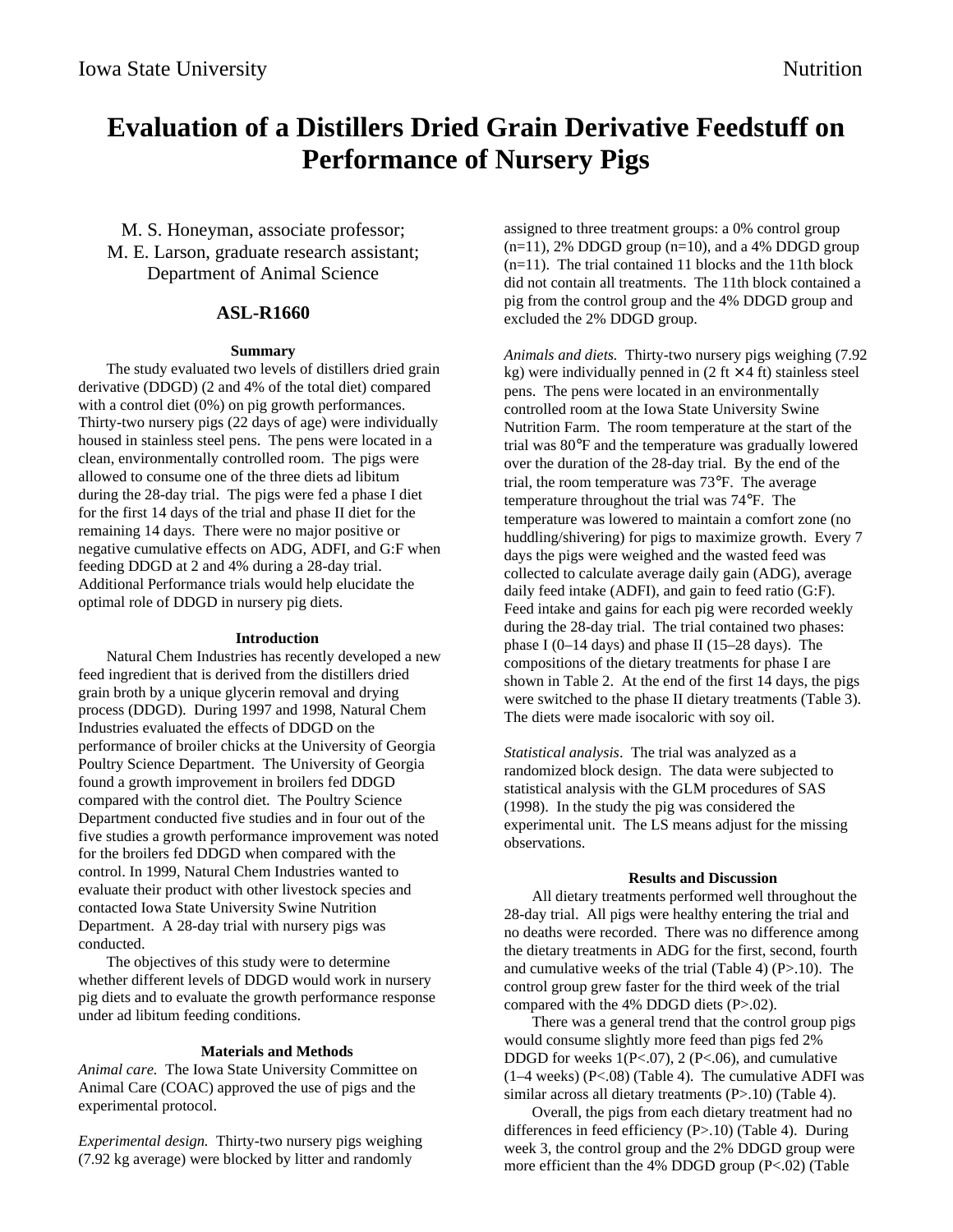# Iowa State University Nutrition

l

4). There was no difference in feed efficiency for the first, second, and fourth weeks of the trial.

### **Conclusions**

In reviewing the results of this trial, no major positive or negative cumulative effects of feeding DDGD on the performance of nursery pigs at 2% and 4% of the diet were observed during a 28-day trial (P>.10). However, a trend (P<.08) of depressed feed intake was noted when comparing the control diet with the 2% DDGD diet over the 28-day trial. Additional performance trials

would help elucidate the optimal role of DDGD in nursery pig diets.

### **Acknowledgment**

The authors gratefully acknowledge the support of Natural Chem Industries, LTD, Houston, TX in this project.

## **Table 1. Analysis of distiller's dried grain derivative (DDGD) (dry matter basis).**

| Dry matter, %                 | 85.6 |
|-------------------------------|------|
| Crude protein, %              | 34.3 |
| Crude fat, %                  | 28.3 |
| Ash, %                        | 6.1  |
| Metabolizable energy, Mcal/lb | 1.94 |
| Phosphorus, %                 | 1.3  |
| Calcium, %                    | .16  |
| Lysine, %                     | .96  |

Analysis provided by Natural Chem. Industries, LTD, Houston, TX.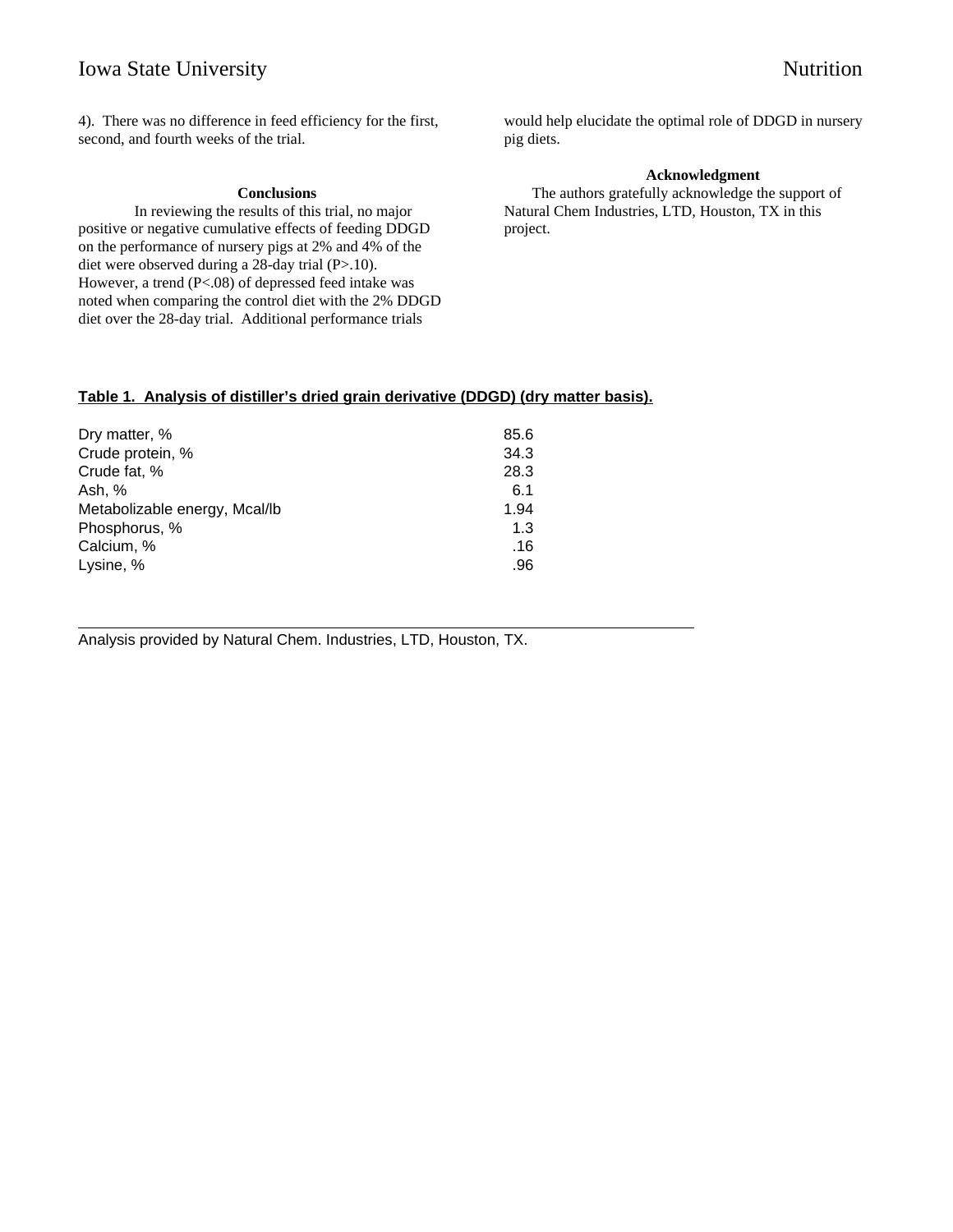|                                | Treatments |         |         |  |  |
|--------------------------------|------------|---------|---------|--|--|
| Ingredient                     | 0% Control | 2% DDGD | 4% DDGD |  |  |
|                                |            |         |         |  |  |
| Corn                           | 36.78      | 34.94   | 33.12   |  |  |
| Soybean meal, dehulled         | 28.80      | 28.80   | 28.80   |  |  |
| Whey, dried                    | 25.00      | 25.00   | 25.00   |  |  |
| AP 920                         | 5.00       | 5.00    | 5.00    |  |  |
| Dicalcium phosphate            | 1.65       | 1.65    | 1.65    |  |  |
| Limestone                      | .90        | .90     | .90     |  |  |
| Methionine, DL                 | .10        | .10     | .10     |  |  |
| Zinc oxide                     | .35        | .35     | .35     |  |  |
| SN Vitamins <sup>a</sup>       | .40        | .40     | .40     |  |  |
| SN Trace minerals <sup>a</sup> | .07        | .07     | .07     |  |  |
| SN Selenium <sup>a</sup>       | .05        | .05     | .05     |  |  |
| Lysine, synthetic              | .02        | .019    | .017    |  |  |
| <b>CSP 250</b>                 | .05        | .05     | .05     |  |  |
| Soybean oil                    | .65        | .05     | .03     |  |  |
| <b>DDGD</b>                    | $\bf{0}$   | 2.00    | 4.00    |  |  |

# **Table 2. Composition and calculated analysis of diets in phase I (0–14 days).**

<sup>a</sup>SN = Iowa State University Swine Nutrition vitamin, mineral, and selenium premix.

| <b>Calculated Analysis</b> | 0% Control | 2% DDGD | 4% DDGD |
|----------------------------|------------|---------|---------|
| Lysine                     | 1.70       | 1.70    | 1.70    |
| Crude protein              | 24.0       | 24.5    | 24.9    |
| Metabolized energy         | 1470       | 1470    | 1470    |
| Calcium                    | 1.00       | 1.00    | 1.01    |
| Phosphorus available       | .60        | .62     | .63     |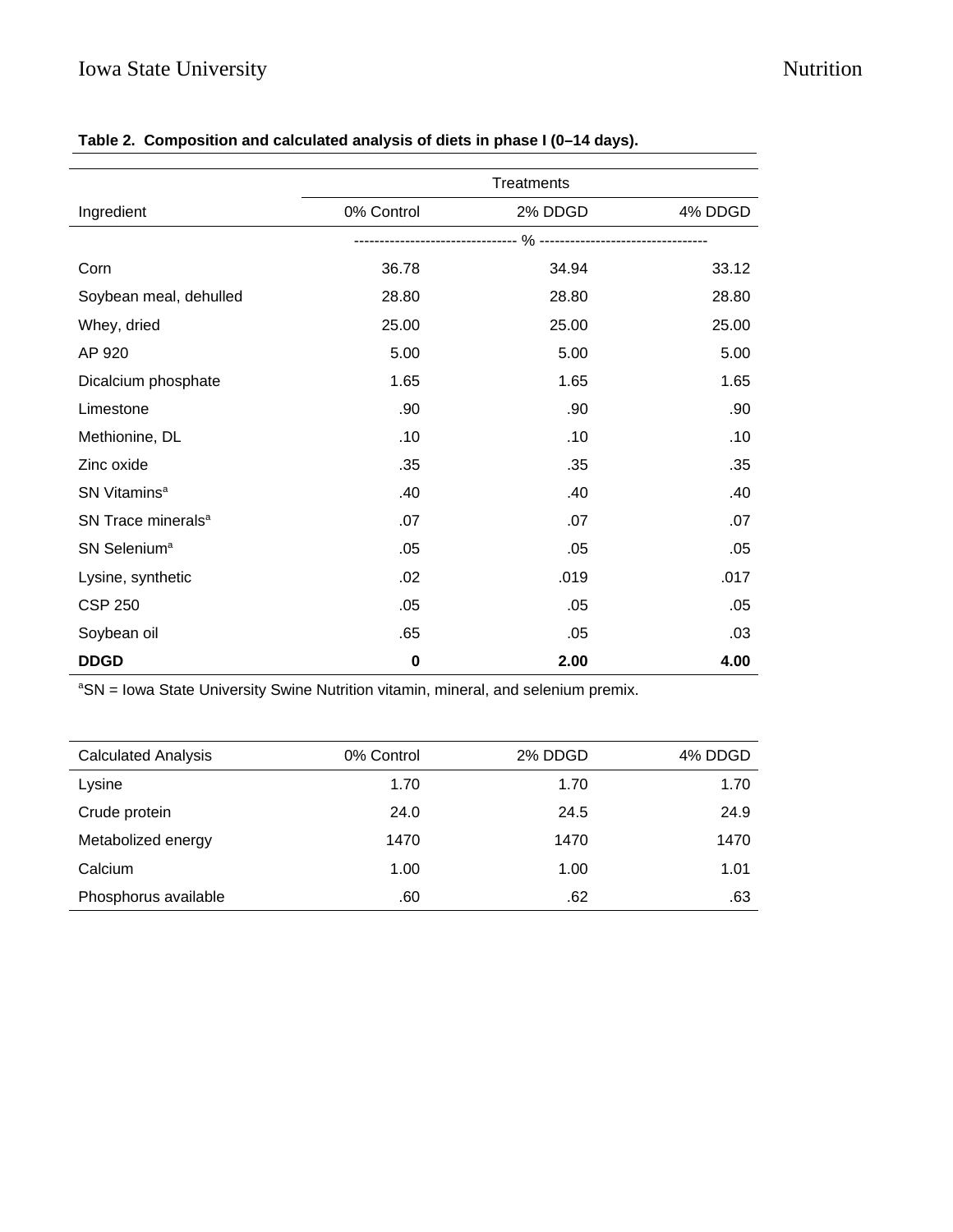|                                | Treatments |         |         |  |
|--------------------------------|------------|---------|---------|--|
| Ingredient                     | 0% Control | 2% DDGD | 4% DDGD |  |
|                                |            |         |         |  |
| Corn                           | 51.87      | 50.08   | 48.24   |  |
| Soybean meal, dehulled         | 33.30      | 33.30   | 33.30   |  |
| Whey, dried                    | 10.00      | 10.00   | 10.00   |  |
| Dicalcium phosphate            | 2.20       | 2.20    | 2.20    |  |
| Limestone                      | .90        | .90     | .90     |  |
| Methionine, DL                 | .10        | .10     | .10     |  |
| Salt (NaCl)                    | .25        | .25     | .25     |  |
| Zinc oxide                     | .35        | .35     | .35     |  |
| SN Vitamins <sup>a</sup>       | .30        | .30     | .30     |  |
| SN Trace minerals <sup>a</sup> | .06        | .06     | .06     |  |
| SN Selenium <sup>a</sup>       | .05        | .05     | .05     |  |
| Lysine, synthetic              | .02        | .18     | .17     |  |
| <b>CSP 250</b>                 | .05        | .05     | .05     |  |
| Soybean oil                    | .60        | .41     | .25     |  |
| <b>DDGD</b>                    | 0          | 2.00    | 4.00    |  |

# **Table 3. Composition and calculated analysis of diets in phase II (15–28 days).**

<sup>a</sup>SN = Iowa State University Swine Nutrition vitamin, mineral, and selenium premix.

| <b>Calculated Analysis</b> | 0% Control | 2% DDGD | 4% DDGD |
|----------------------------|------------|---------|---------|
| Lysine                     | 1.40       | 1.40    | 1.40    |
| Crude protein              | 21.5       | 22.0    | 22.4    |
| Metabolized energy         | 1470       | 1470    | 1470    |
| Calcium                    | 1.00       | 1.00    | 1.00    |
| Phosphorus available       | .54        | .56     | .57     |